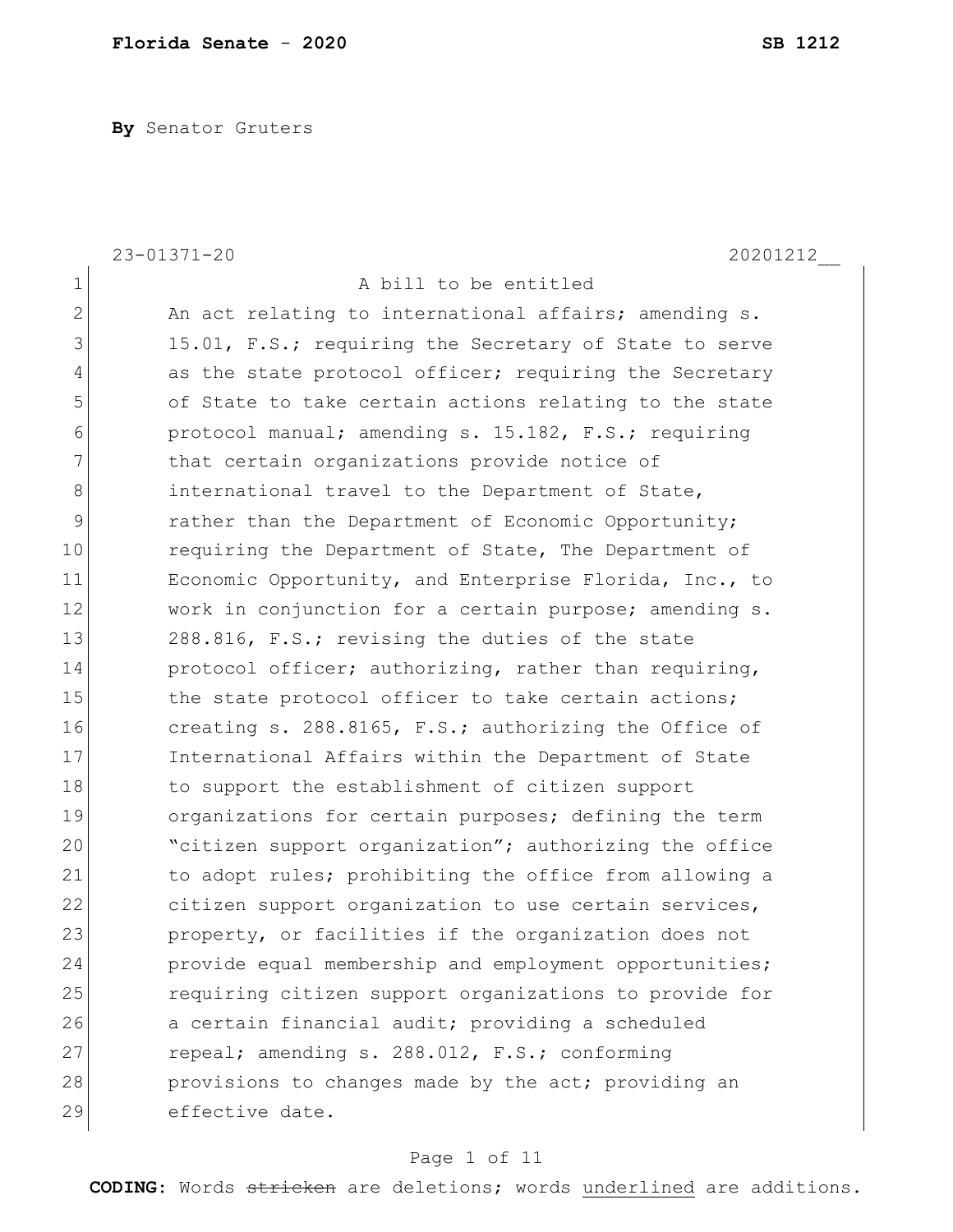|    | $23 - 01371 - 20$<br>20201212                                    |
|----|------------------------------------------------------------------|
| 30 |                                                                  |
| 31 | Be It Enacted by the Legislature of the State of Florida:        |
| 32 |                                                                  |
| 33 | Section 1. Section 15.01, Florida Statutes, is amended to        |
| 34 | read:                                                            |
| 35 | $15.01$ Duties.-                                                 |
| 36 | The Secretary of State shall serve as the state<br>(1)           |
| 37 | protocol officer. In consultation with the Governor and other    |
| 38 | governmental officials, the Secretary of State shall develop,    |
| 39 | maintain, publish, and distribute the state protocol manual.     |
| 40 | (2) The Department of State shall have the custody of the        |
| 41 | constitution and Great Seal of this state, and of the original   |
| 42 | statutes thereof, and of the resolutions of the Legislature, and |
| 43 | of all the official correspondence of the Governor. The          |
| 44 | department shall keep in its office a register and an index of   |
| 45 | all official letters, orders, communications, messages,          |
| 46 | documents, and other official acts issued or received by the     |
| 47 | Governor or the Secretary of State, and record these in a book   |
| 48 | numbered in chronological order. The Governor, before issuing    |
| 49 | any order or transmission of any official letter, communication, |
| 50 | or document from the executive office or promulgation of any     |
| 51 | official act or proceeding, except military orders, shall        |
| 52 | deliver the same or a copy thereof to the Department of State to |
| 53 | be recorded.                                                     |
| 54 | Section 2. Section 15.182, Florida Statutes, is amended to       |
| 55 | read:                                                            |
| 56 | 15.182 International travel by state-funded musical,             |
| 57 | cultural, or artistic organizations; notification to the         |
| 58 | Department of State Economic Opportunity.-                       |
|    |                                                                  |

# Page 2 of 11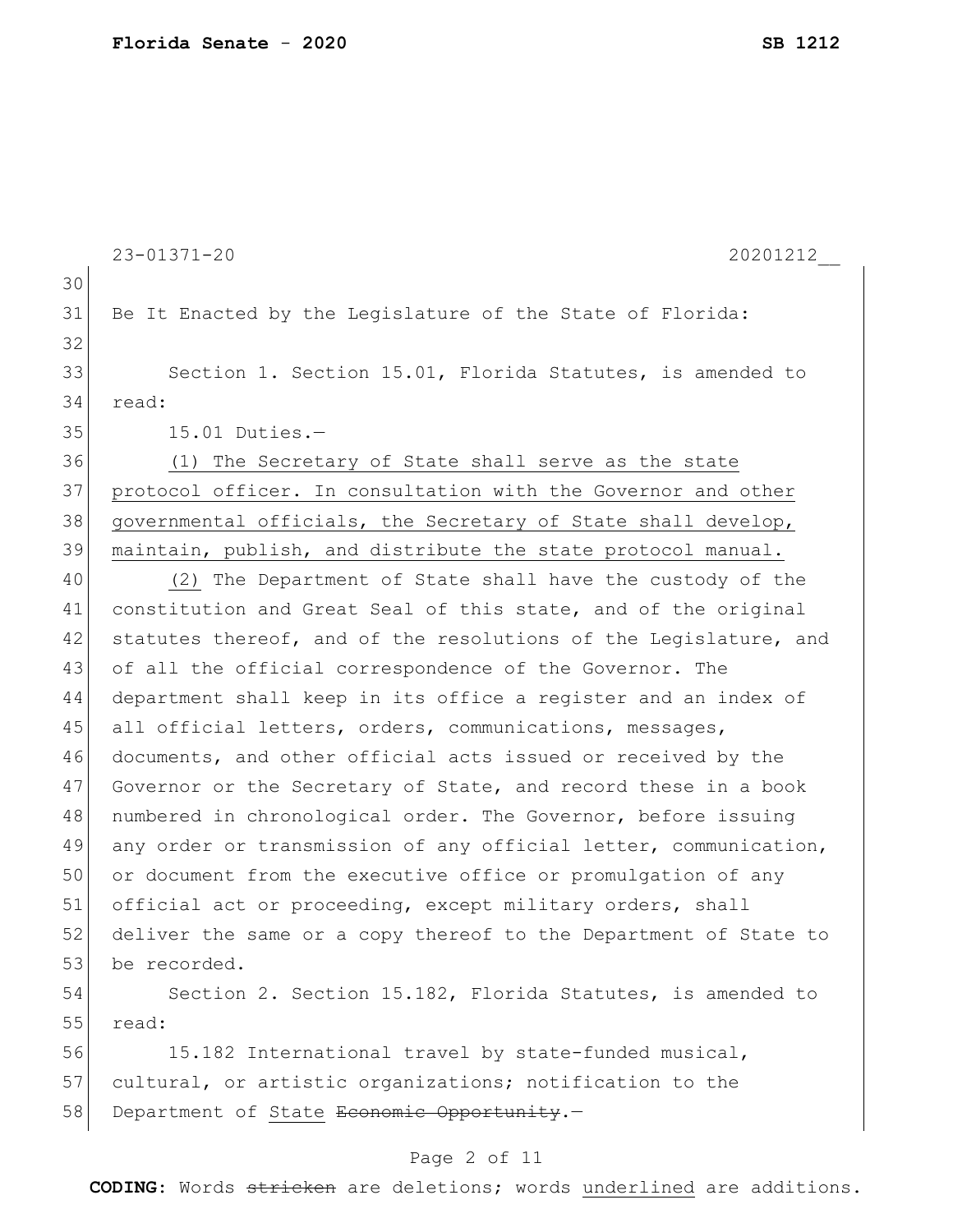23-01371-20 20201212\_\_ 59 (1) If a musical, cultural, or artistic organization that 60 receives state funding is traveling internationally for a 61 presentation, performance, or other significant public viewing, 62 including an organization associated with a college or 63 university, such organization shall notify the Department of 64 State <del>Economic Opportunity</del> of its intentions to travel, together 65 with the date, time, and location of each appearance. 66 (2) The Department of State <del>Economic Opportunity</del>, in 67 conjunction with the Department of Economic Opportunity and 68 Enterprise Florida, Inc., shall act as an intermediary between 69 performing musical, cultural, and artistic organizations and 70 Florida businesses to encourage and coordinate joint 71 undertakings. Such coordination may include, but is not limited 72 to, encouraging business and industry to sponsor cultural 73 events, assistance with travel of such organizations, and 74 coordinating travel schedules of cultural performance groups and 75 international trade missions. 76 (3) An organization shall provide the notification to the 77 Department of State required by this section at least 30 days 78 before the date the international travel is to commence or, when 79 an intention to travel internationally is not formed at least 30 80 days in advance of the date the travel is to commence, as soon 81 as feasible after forming such travel intention. The Department 82 of State shall take an active role in informing such groups of 83 the responsibility to notify the department of travel 84 intentions. 85 Section 3. Paragraphs (c) and (d) of subsection (2) and 86 subsection (3) of section 288.816, Florida Statutes, are amended

#### 87 to read:

#### Page 3 of 11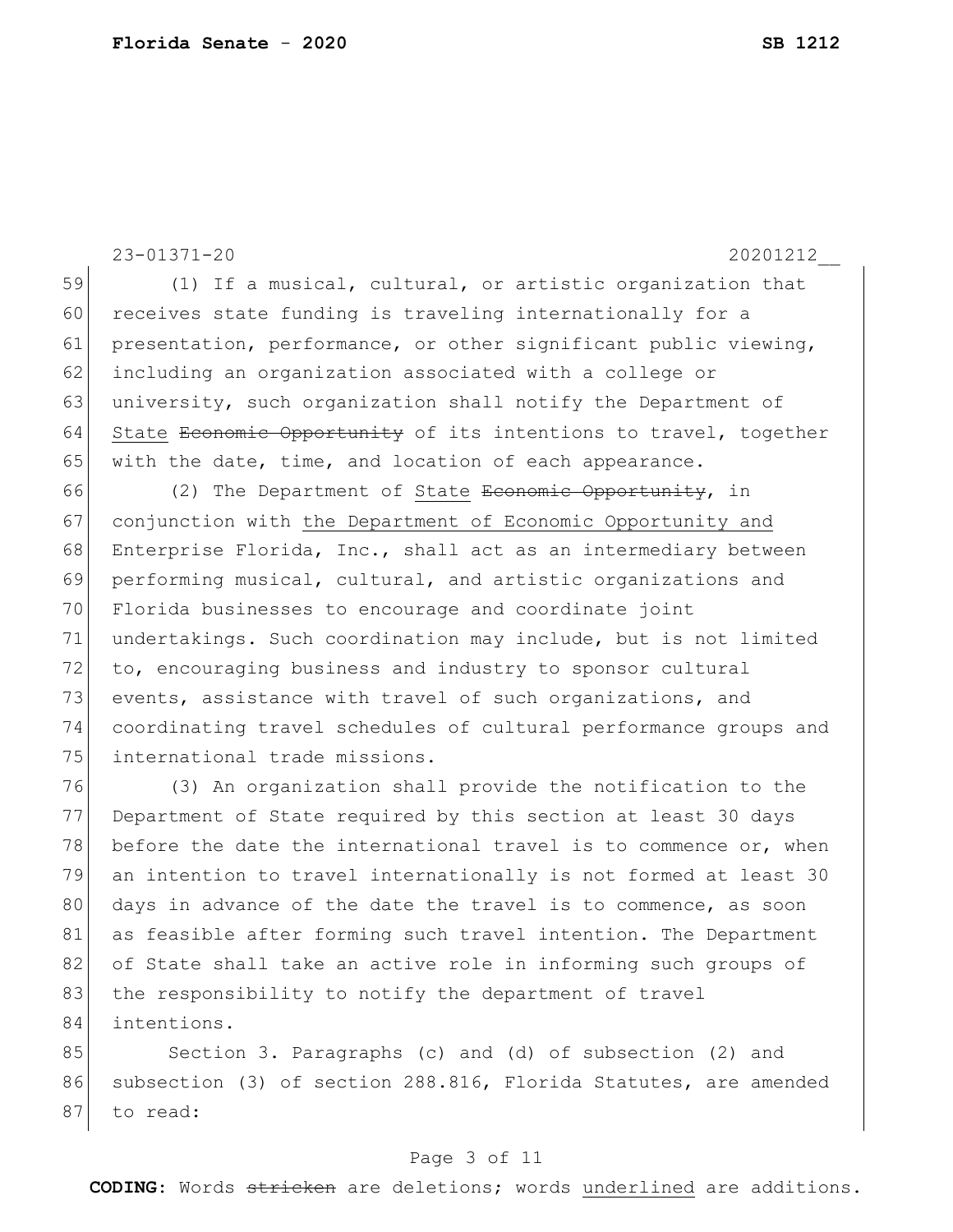|     | $23 - 01371 - 20$<br>20201212                                    |
|-----|------------------------------------------------------------------|
| 88  | 288.816 Intergovernmental relations.-                            |
| 89  | (2) The state protocol officer shall be responsible for all      |
| 90  | consular relations between the state and all foreign governments |
| 91  | doing business in Florida. The state protocol officer shall      |
| 92  | monitor United States laws and directives to ensure that all     |
| 93  | federal treaties regarding foreign privileges and immunities are |
| 94  | properly observed. The state protocol officer shall:             |
| 95  | (e) Issue certificates to such foreign governmental              |
| 96  | officials after verification pursuant to proper investigations   |
| 97  | through United States Department of State sources and the        |
| 98  | appropriate foreign government.                                  |
| 99  | (d) Verify entitlement to sales and use tax exemptions           |
| 100 | pursuant to United States Department of State quidelines and     |
| 101 | identification methods.                                          |
| 102 | (3) The state protocol officer may shall operate the sister      |
| 103 | city and sister state program and establish such new programs as |
| 104 | needed to further global understanding through the interchange   |
| 105 | of people, ideas, and culture between Florida and the world. To  |
| 106 | accomplish this purpose, the state protocol officer shall have   |
| 107 | the power and authority to:                                      |
| 108 | (a) Coordinate and carry out activities designed to              |
| 109 | encourage the state and its subdivisions to participate in       |
| 110 | sister city and sister state affiliations with foreign countries |
| 111 | and their subdivisions. Such activities may include a State of   |
| 112 | Florida sister cities conference.                                |
| 113 | (b) Encourage cooperation with and disseminate information       |
| 114 | pertaining to the Sister Cities International Program and any    |
| 115 | other program whose object is to promote linkages with foreign   |
| 116 | countries and their subdivisions.                                |

### Page 4 of 11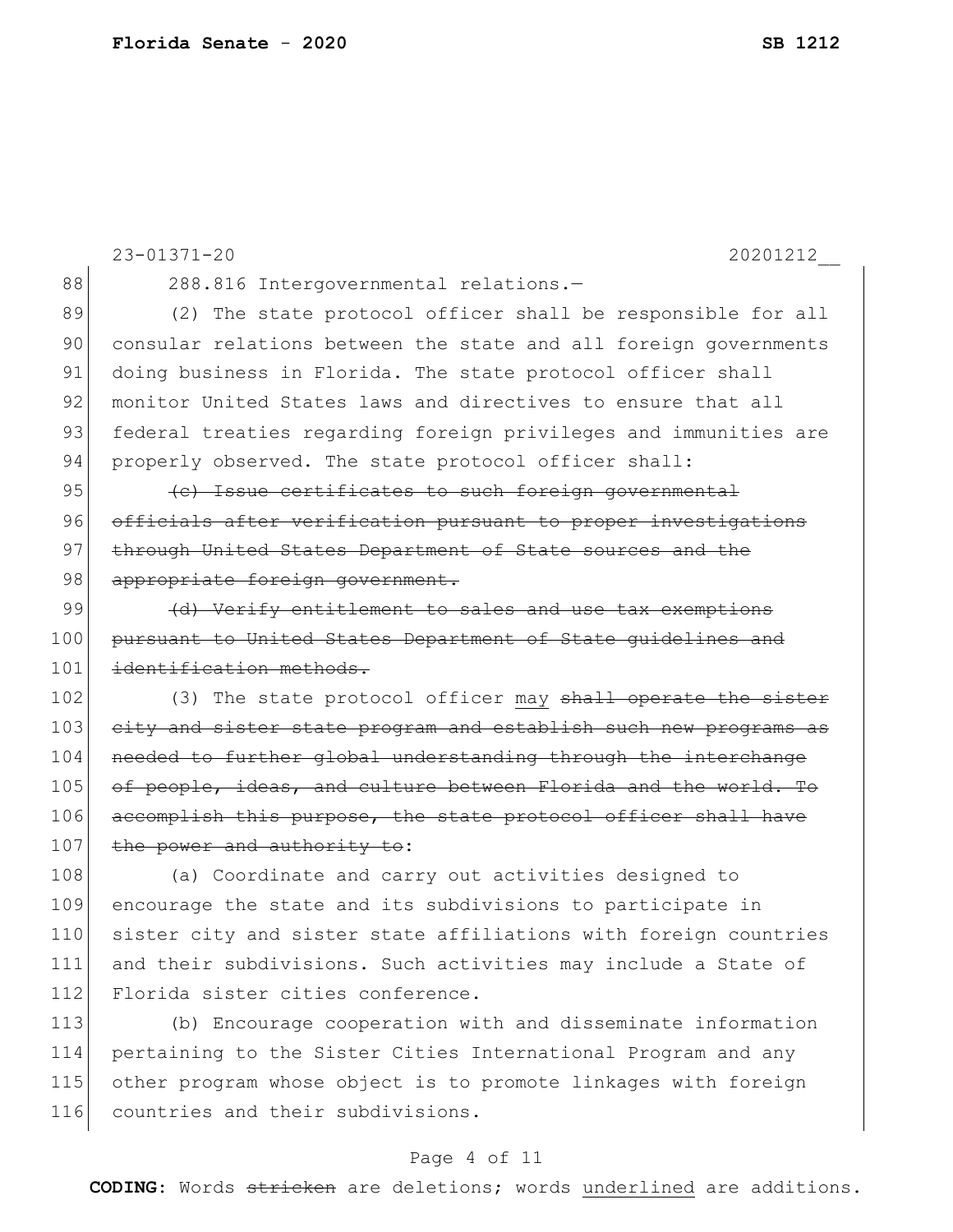|     | $23 - 01371 - 20$<br>20201212                                     |
|-----|-------------------------------------------------------------------|
| 117 | (c) Maximize any aid available from all levels of                 |
| 118 | government, public and private agencies, and other entities to    |
| 119 | facilitate such activities.                                       |
| 120 | (d) Establish a viable system of registration for sister          |
| 121 | city and sister state affiliations between the state and foreign  |
| 122 | countries and their subdivisions. Such system shall include a     |
| 123 | method to determine that sufficient ties are properly             |
| 124 | established as well as a method to supervise how these ties are   |
| 125 | maintained.                                                       |
| 126 | (e) Maintain a current and accurate listing of all such           |
| 127 | affiliations. Sister city affiliations shall not be discouraged   |
| 128 | between the state and any country specified in $s. 620(f)$ (1) of |
| 129 | the federal Foreign Assistance Act of 1961, as amended, with      |
| 130 | whom the United States is currently conducting diplomatic         |
| 131 | relations unless a mandate from the United States Government      |
| 132 | expressly prohibits such affiliations.                            |
| 133 | Section 4. Section 288.8165, Florida Statutes, is created         |
| 134 | to read:                                                          |
| 135 | 288.8165 Citizen support organizations.-                          |
| 136 | (1) CITIZEN SUPPORT ORGANIZATIONS. - The Office of                |
| 137 | International Affairs within the Department of State may support  |
| 138 | the establishment of citizen support organizations to provide     |
| 139 | assistance, funding, and promotional support for                  |
| 140 | intergovernmental programs. For the purposes of this section, a   |
| 141 | "citizen support organization" means an organization that is:     |
| 142 | (a) A Florida corporation not for profit incorporated under       |
| 143 | chapter 617 and approved by the Department of State;              |
| 144 | (b) Organized and operated to conduct programs and                |
| 145 | activities; raise funds; request and receive grants, gifts, and   |

# Page 5 of 11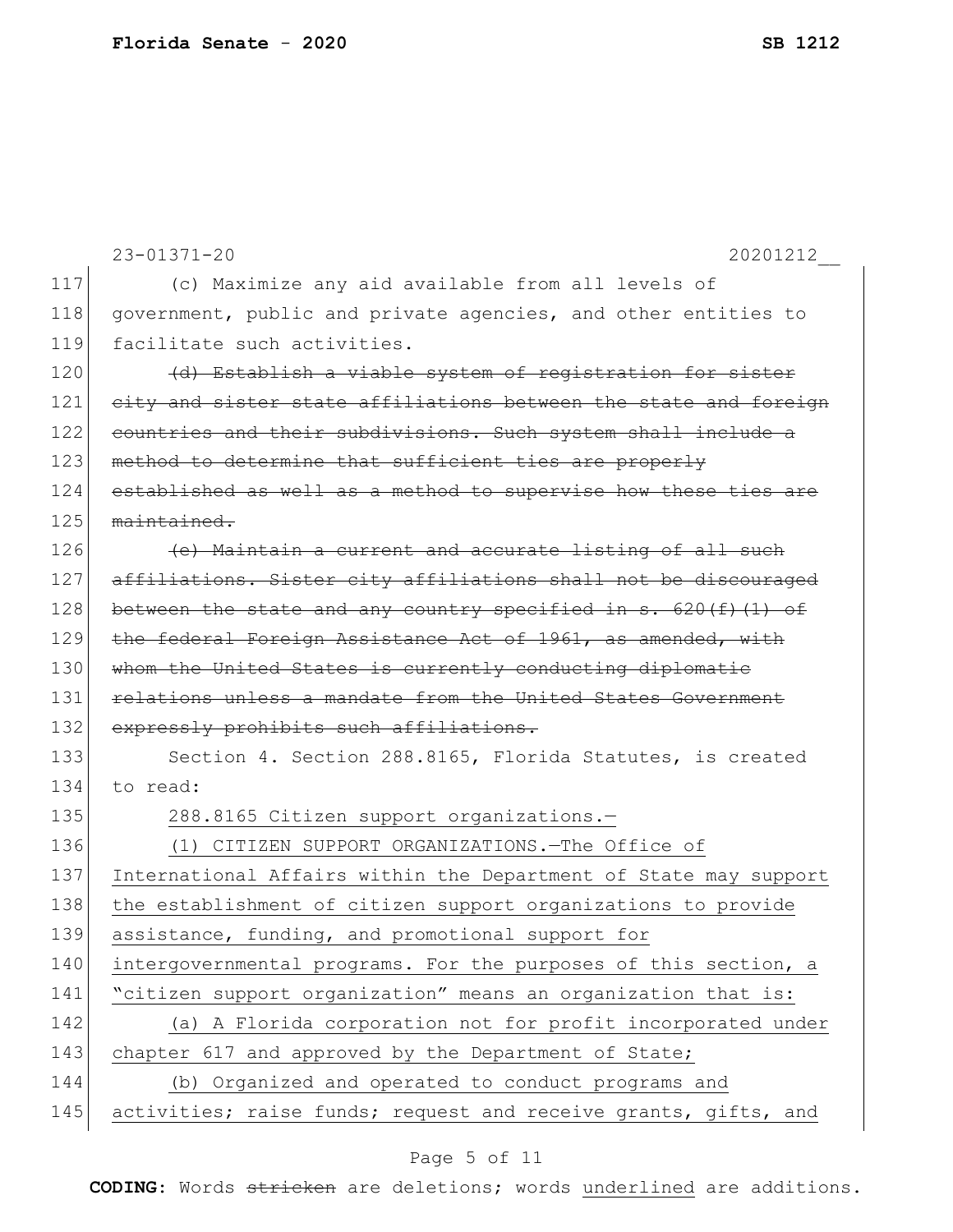|     | $23 - 01371 - 20$<br>20201212                                    |
|-----|------------------------------------------------------------------|
| 146 | bequests of money; acquire, receive, hold, invest, and           |
| 147 | administer, in its own name, securities, funds, objects of       |
| 148 | value, or other property, real or personal; and make             |
| 149 | expenditures to or for the direct or indirect benefit of the     |
| 150 | Office of International Affairs;                                 |
| 151 | (c) Determined by the Office of International Affairs to be      |
| 152 | consistent with the goals of the office and in the best          |
| 153 | interests of the state; and                                      |
| 154 | (d) Approved in writing by the Office of International           |
| 155 | Affairs to operate for the direct or indirect benefit of the     |
| 156 | office. Such approval must be given in a letter of agreement     |
| 157 | from the office.                                                 |
| 158 | (2) USE OF ADMINISTRATIVE SERVICES AND PROPERTY.-                |
| 159 | (a) The Office of International Affairs may adopt rules          |
| 160 | requiring citizen support organizations to meet certain          |
| 161 | requirements in order to use the office's administrative         |
| 162 | services, property, or facilities.                               |
| 163 | (b) The Office of International Affairs may not allow a          |
| 164 | citizen support organization to use any administrative services, |
| 165 | property, or facilities of the state if the citizen support      |
| 166 | organization does not provide equal membership and employment    |
| 167 | opportunities to all persons regardless of race, color,          |
| 168 | religion, sex, age, or national origin.                          |
| 169 | (3) ANNUAL AUDIT. - Each citizen support organization shall      |
| 170 | provide for an annual financial audit in accordance with s.      |
| 171 | 215.981.                                                         |
| 172 | (4) FUTURE REPEAL. - This section is repealed October 1,         |
| 173 | 2025, unless reviewed and saved from repeal by the Legislature.  |
| 174 | Section 5. Section 288.012, Florida Statutes, is amended to      |
|     |                                                                  |

# Page 6 of 11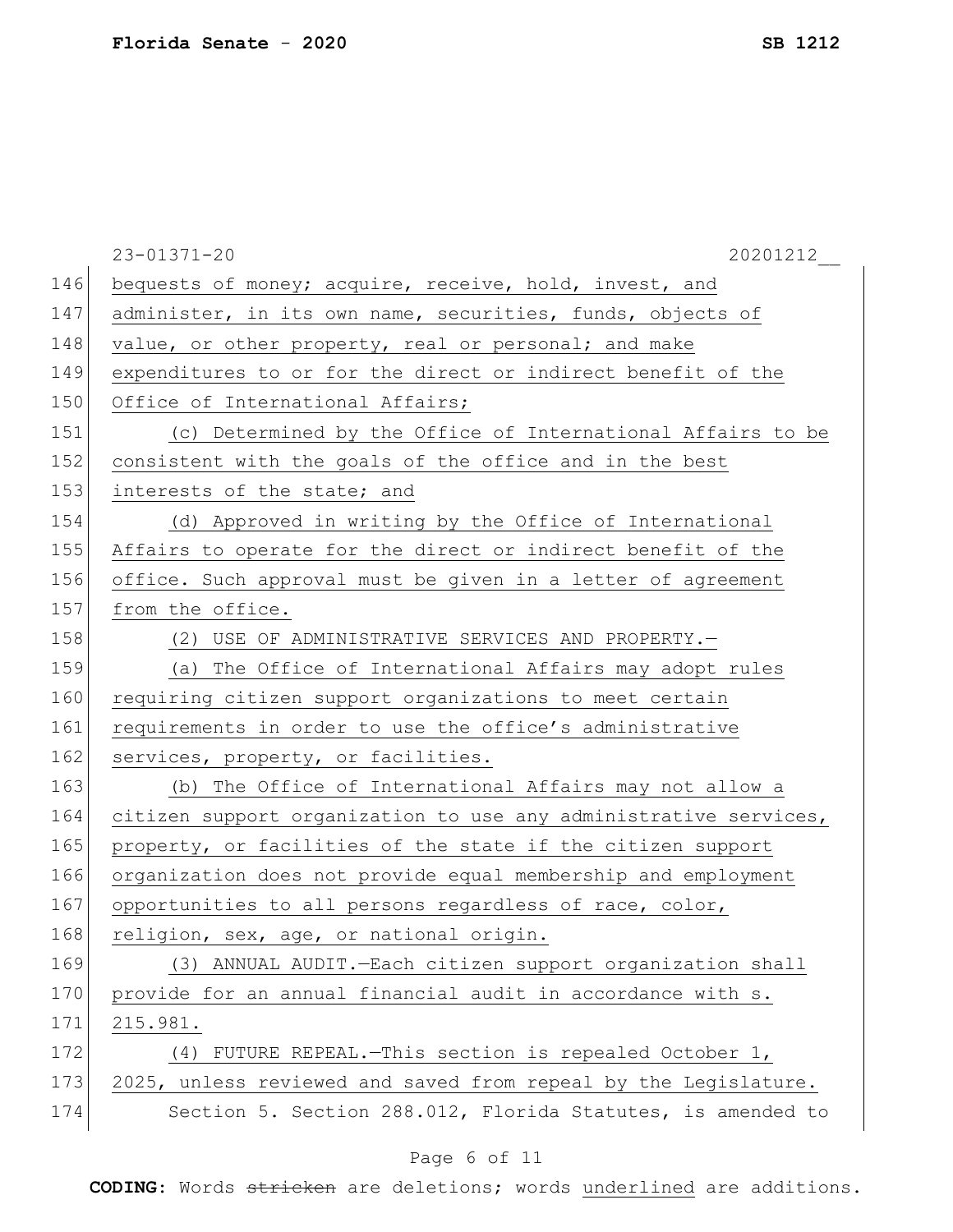```
23-01371-20 20201212__
175 read:
```
176 288.012 State of Florida international offices<del>; state</del> 177 protocol officer; protocol manual. The Legislature finds that 178 the expansion of international trade and tourism is vital to the 179 overall health and growth of the economy of this state. This 180 expansion is hampered by the lack of technical and business 181 assistance, financial assistance, and information services for 182 businesses in this state. The Legislature finds that these 183 businesses could be assisted by providing these services at 184 State of Florida international offices. The Legislature further 185 finds that the accessibility and provision of services at these 186 offices can be enhanced through cooperative agreements or 187 strategic alliances between private businesses and state, local, 188 and international governmental entities.

189 (1) The department is authorized to:

190 (a) Establish and operate offices in other countries for 191 the purpose of promoting trade and economic development 192 opportunities of the state, and promoting the gathering of trade 193 data information and research on trade opportunities in specific 194 countries.

195 (b) Enter into agreements with governmental and private 196 sector entities to establish and operate offices in other 197 countries which contain provisions that may conflict with the 198 general laws of the state pertaining to the purchase of office 199 space, employment of personnel, and contracts for services. When 200 agreements pursuant to this section are made which set 201 compensation in another country's currency, such agreements 202 shall be subject to the requirements of s. 215.425, but the 203 purchase of another country's currency by the department to meet

#### Page 7 of 11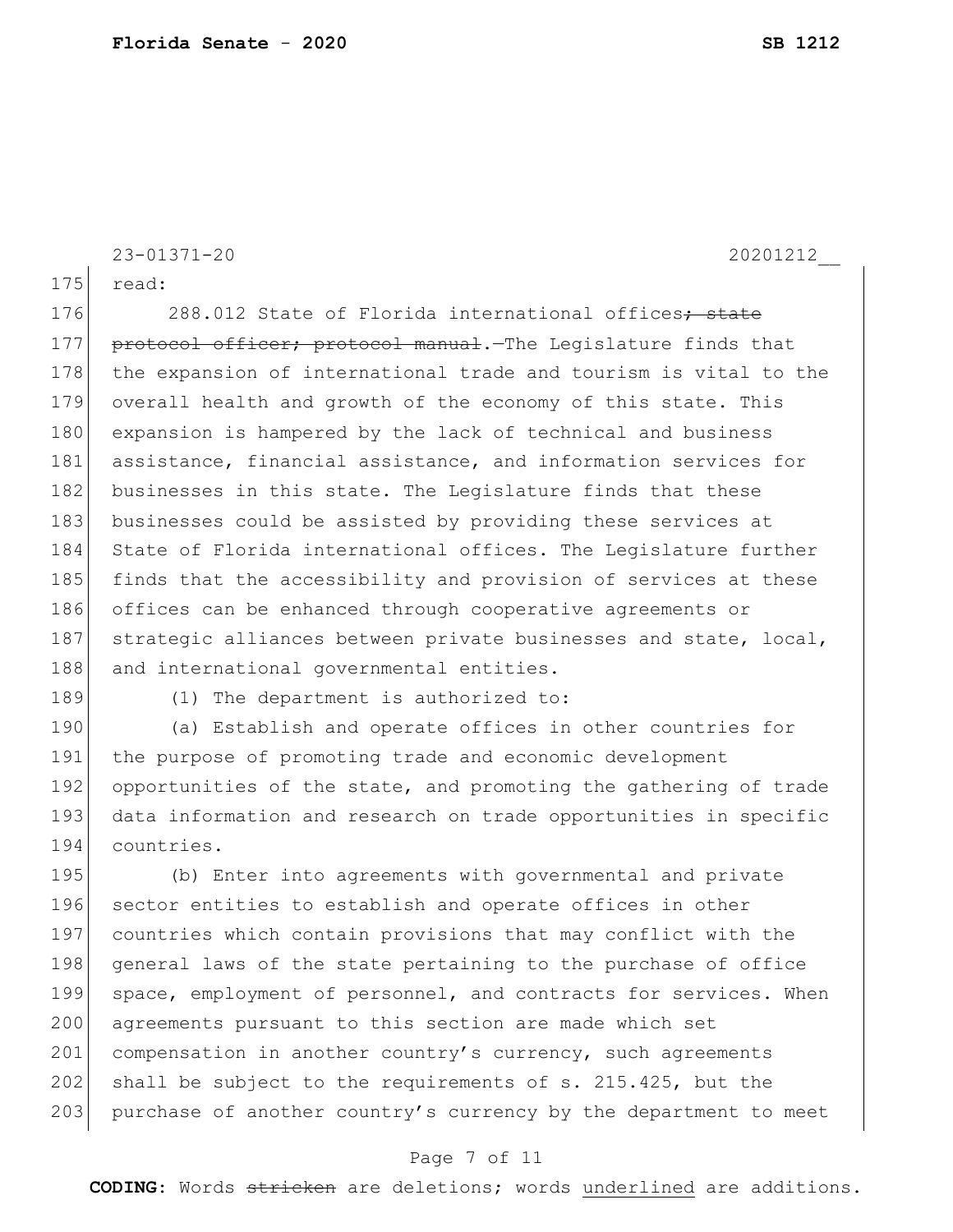23-01371-20 20201212\_\_ 204 such obligations shall be subject only to s. 216.311. 205 (2) Each international office shall have in place an 206 operational plan approved by the participating boards or other 207 governing authority, a copy of which shall be provided to the 208 department. These operating plans shall be reviewed and updated 209 each fiscal year and shall include, at a minimum, the following: 210 (a) Specific policies and procedures encompassing the 211 entire scope of the operation and management of each office. 212 (b) A comprehensive, commercial strategic plan identifying 213 marketing opportunities and industry sector priorities for the 214 country in which an international office is located. 215 (c) Provisions for access to information for Florida 216 businesses related to trade leads and inquiries. 217 (d) Identification of new and emerging market opportunities 218 for Florida businesses. This information shall be provided 219 either free of charge or on a fee basis with fees set only to 220 recover the costs of providing the information. 221 (e) Provision of access for Florida businesses to 222 international trade assistance services provided by state and 223 local entities, seaport and airport information, and other 224 services identified by the department. 225 (f) Qualitative and quantitative performance measures for 226 each office, including, but not limited to, the number of 227 businesses assisted, the number of trade leads and inquiries 228 generated, the number of international buyers and importers 229 contacted, and the amount and type of marketing conducted. 230 (3) Each international office shall annually submit to 231 Enterprise Florida, Inc., a complete and detailed report on its 232 activities and accomplishments during the previous fiscal year

#### Page 8 of 11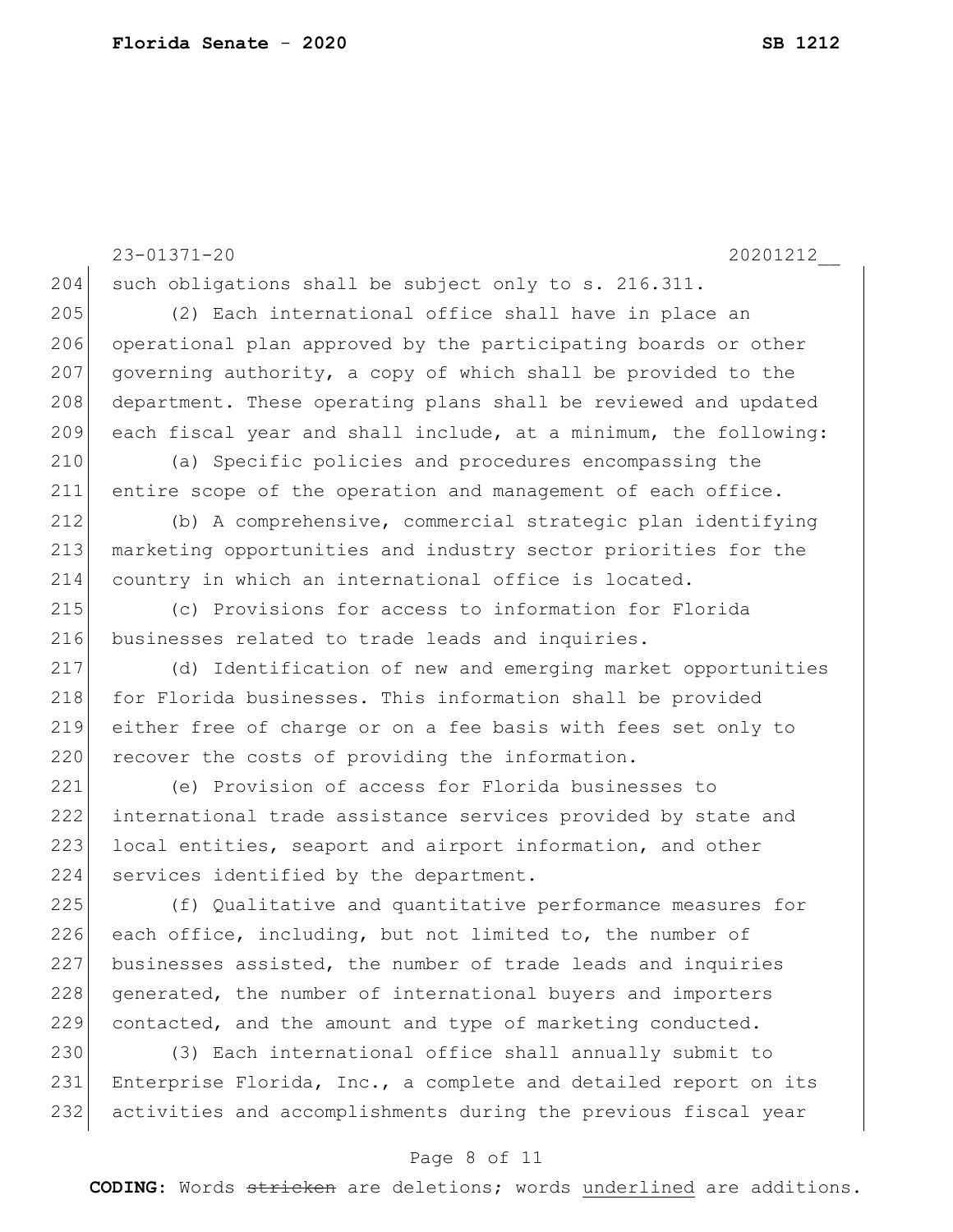|     | $23 - 01371 - 20$<br>20201212                                    |
|-----|------------------------------------------------------------------|
| 233 | for inclusion in the annual report required under s. 288.906. In |
| 234 | the format and by the annual date prescribed by Enterprise       |
| 235 | Florida, Inc., the report must set forth information on:         |
| 236 | (a) The number of Florida companies assisted.                    |
| 237 | (b) The number of inquiries received about investment            |
| 238 | opportunities in this state.                                     |
| 239 | (c) The number of trade leads generated.                         |
| 240 | (d) The number of investment projects announced.                 |
| 241 | (e) The estimated U.S. dollar value of sales confirmations.      |
| 242 | (f) The number of representation agreements.                     |
| 243 | (g) The number of company consultations.                         |
| 244 | (h) Barriers or other issues affecting the effective             |
| 245 | operation of the office.                                         |
| 246 | (i) Changes in office operations which are planned for the       |
| 247 | current fiscal year.                                             |
| 248 | (j) Marketing activities conducted.                              |
| 249 | (k) Strategic alliances formed with organizations in the         |
| 250 | country in which the office is located.                          |
| 251 | (1) Activities conducted with Florida's other international      |
| 252 | offices.                                                         |
| 253 | (m) Any other information that the office believes would         |
| 254 | contribute to an understanding of its activities.                |
| 255 | (4) The Department of Economic Opportunity, in connection        |
| 256 | with the establishment, operation, and management of any of its  |
| 257 | offices located in another country, is exempt from the           |
| 258 | provisions of ss. 255.21, 255.25, and 255.254 relating to        |
| 259 | leasing of buildings; ss. 283.33 and 283.35 relating to bids for |
| 260 | printing; ss. 287.001-287.20 relating to purchasing and motor    |
| 261 | vehicles; and ss. 282.003-282.00515 and 282.702-282.7101         |

# Page 9 of 11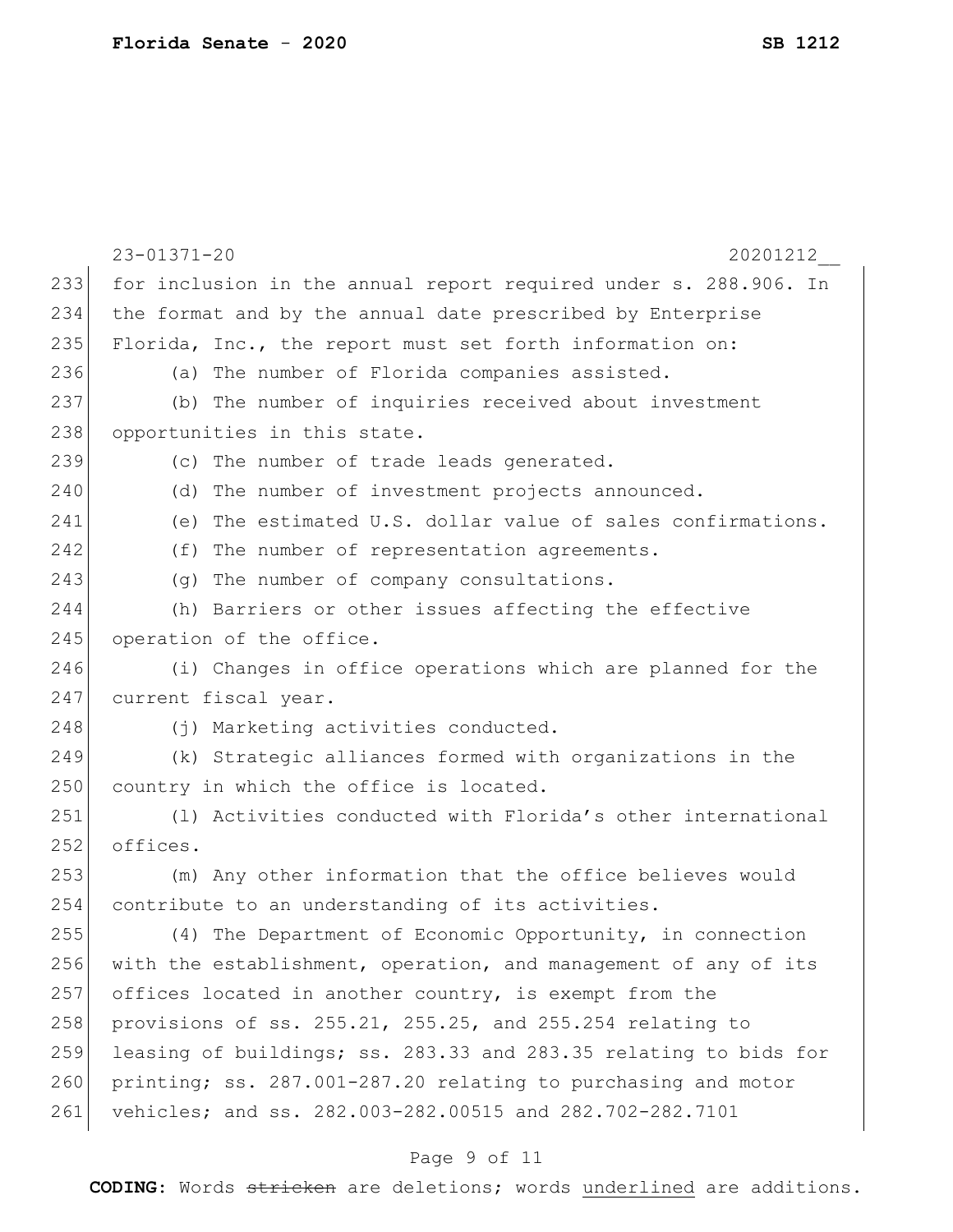23-01371-20 20201212\_\_ 262 relating to communications, and from all statutory provisions 263 relating to state employment. 264 (a) The department may exercise such exemptions only upon 265 | prior approval of the Governor. 266 (b) If approval for an exemption under this section is 267 granted as an integral part of a plan of operation for a 268 specified international office, such action shall constitute 269 continuing authority for the department to exercise the 270 exemption, but only in the context and upon the terms originally 271 granted. Any modification of the approved plan of operation with 272 respect to an exemption contained therein must be resubmitted to 273 the Governor for his or her approval. An approval granted to 274 exercise an exemption in any other context shall be restricted 275 to the specific instance for which the exemption is to be 276 exercised. 277 (c) As used in this subsection, the term "plan of 278 operation" means the plan developed pursuant to subsection  $(2)$ . 279 (d) Upon final action by the Governor with respect to a

280 request to exercise the exemption authorized in this subsection, 281 the department shall report such action, along with the original 282 request and any modifications thereto, to the President of the 283 Senate and the Speaker of the House of Representatives within 30 284 days.

285 (5) Where feasible and appropriate, international offices 286 established and operated under this section may provide one-stop 287 access to the economic development, trade, and tourism 288 information, services, and programs of the state. Where feasible 289 and appropriate, such offices may also be collocated with other 290 international offices of the state.

#### Page 10 of 11